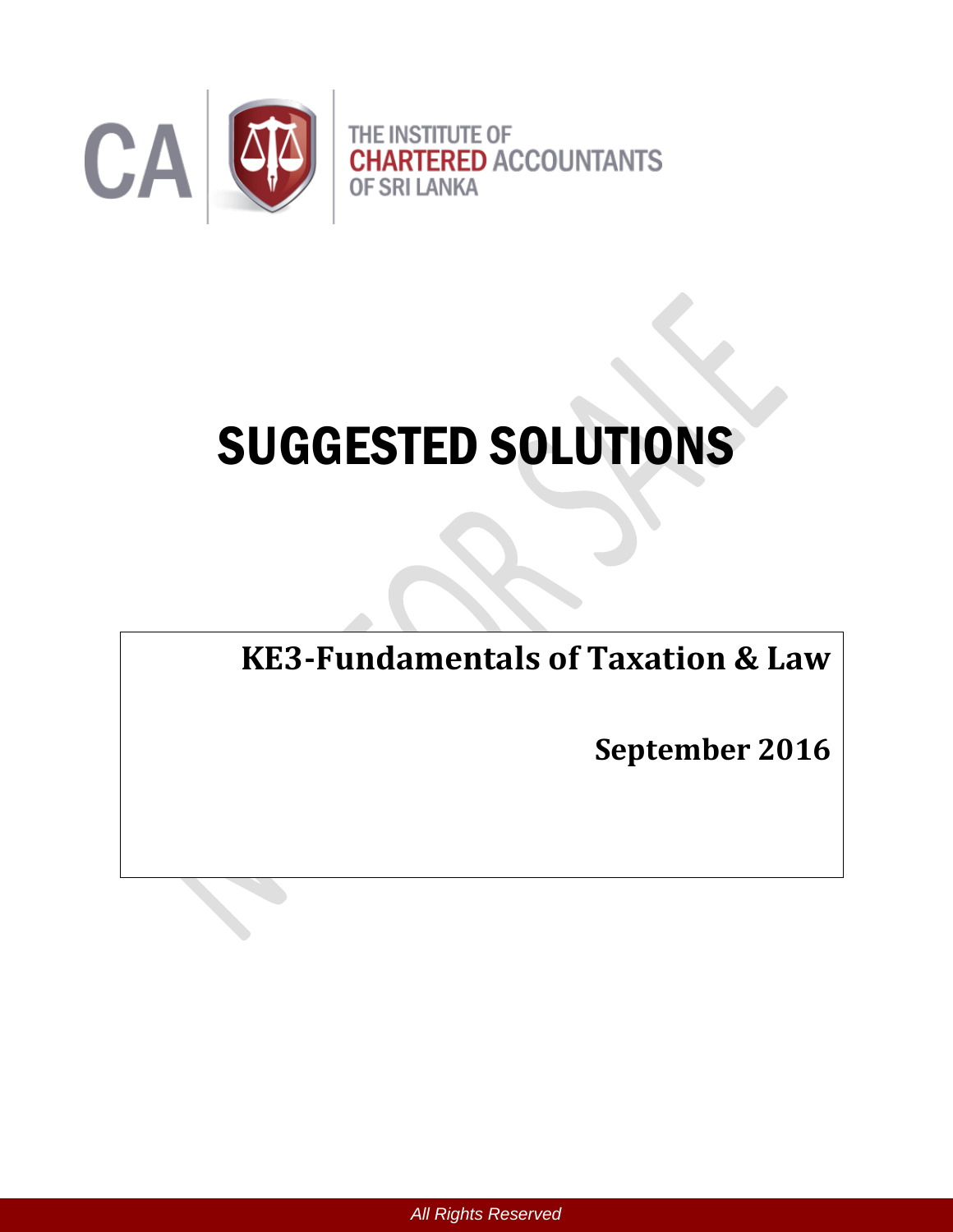## **Part A**

# **Taxation**

# **SECTION 1**

### **Answer 01**

1.1

#### **Learning Outcome/s: 3.1.2**

Explain specific adjustments applicable to the computation of statutory income of a company, from rent, interest, dividend and profit from trade or business (other than adjustments applicable to intercompany transaction)

**Correct answer: B**

1.2

## **Learning Outcome/s: 5.1.4**

Explain the due dates of payment and submission of returns. **Correct answer: A**

1.3

**Learning Outcome/s: 3.1.5** Explain the tax liability of a company on distribution. **Correct answer: A**

#### 1.4

**Learning Outcome/s: 5.2.3** Compute tax payable in a straight-forward, non-complex scenario. **Correct answer: B**

1.5

## **Learning Outcome/s: 1.1.1**

Functions and principle of taxation

**Correct answer: C**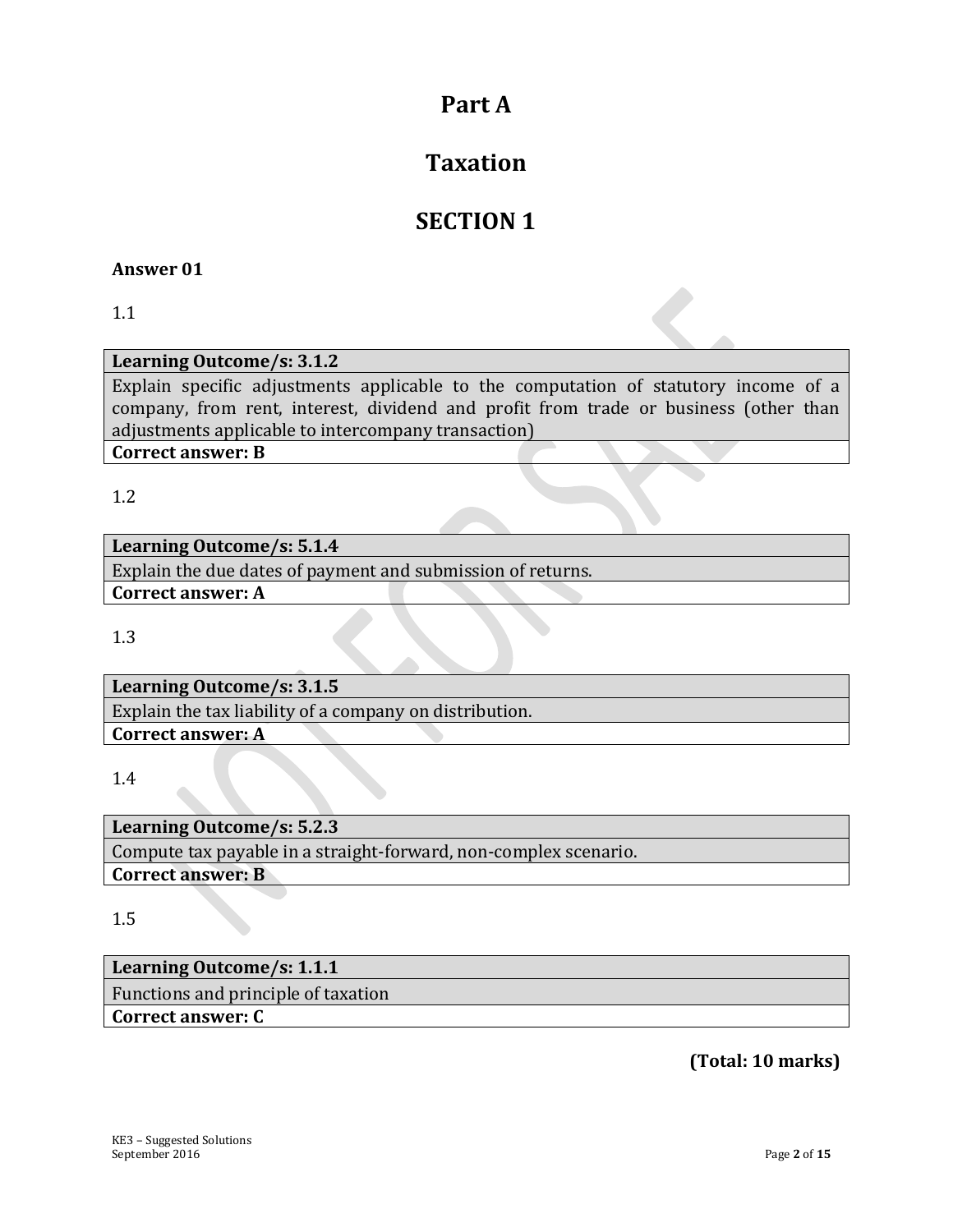2.1

#### **Learning Outcome/s: 2.1.3**

Explain the meaning of "person", year of assessment, sources of profits & income and the "residence rule".

During any year of assessment if any individual is physically present in Sri Lanka for more than 183 days that individual shall be deemed to be resident in Sri Lanka throughout that Y/A.

#### 2.2

| Learning Outcome/s: 3.1.4                                                               |          |  |  |  |  |
|-----------------------------------------------------------------------------------------|----------|--|--|--|--|
| Compute gross income tax liability and balance tax liability of a small or medium-sized |          |  |  |  |  |
| company.                                                                                |          |  |  |  |  |
|                                                                                         |          |  |  |  |  |
| Taxable income                                                                          | 450,000  |  |  |  |  |
| Tax rate                                                                                | 12%      |  |  |  |  |
| <b>Gross tax liability</b>                                                              | 54,000   |  |  |  |  |
| Less: Tax credits                                                                       |          |  |  |  |  |
| ESC brought forward                                                                     | (10,000) |  |  |  |  |
| SA payments                                                                             | (40,000) |  |  |  |  |
| <b>Balance tax payable</b>                                                              | 4.000    |  |  |  |  |

2.3

# **Learning Outcome/s: 4.1.2** State the consequences of non-compliance. • A penalty could be imposed An estimated assessment could be issued

A court case could be filed

#### 2.4

#### **Learning Outcome/s: 4.5.1**

Explain characteristics of withholding tax schemes (WHT on director fees, interest, dividends, sale of gems at auctions, lottery and other prizes) and tax credits where applicable.

PAYE liability = 420,000/0.84 = 500,000  $(500,000 - 420,000) =$ Rs. 80,000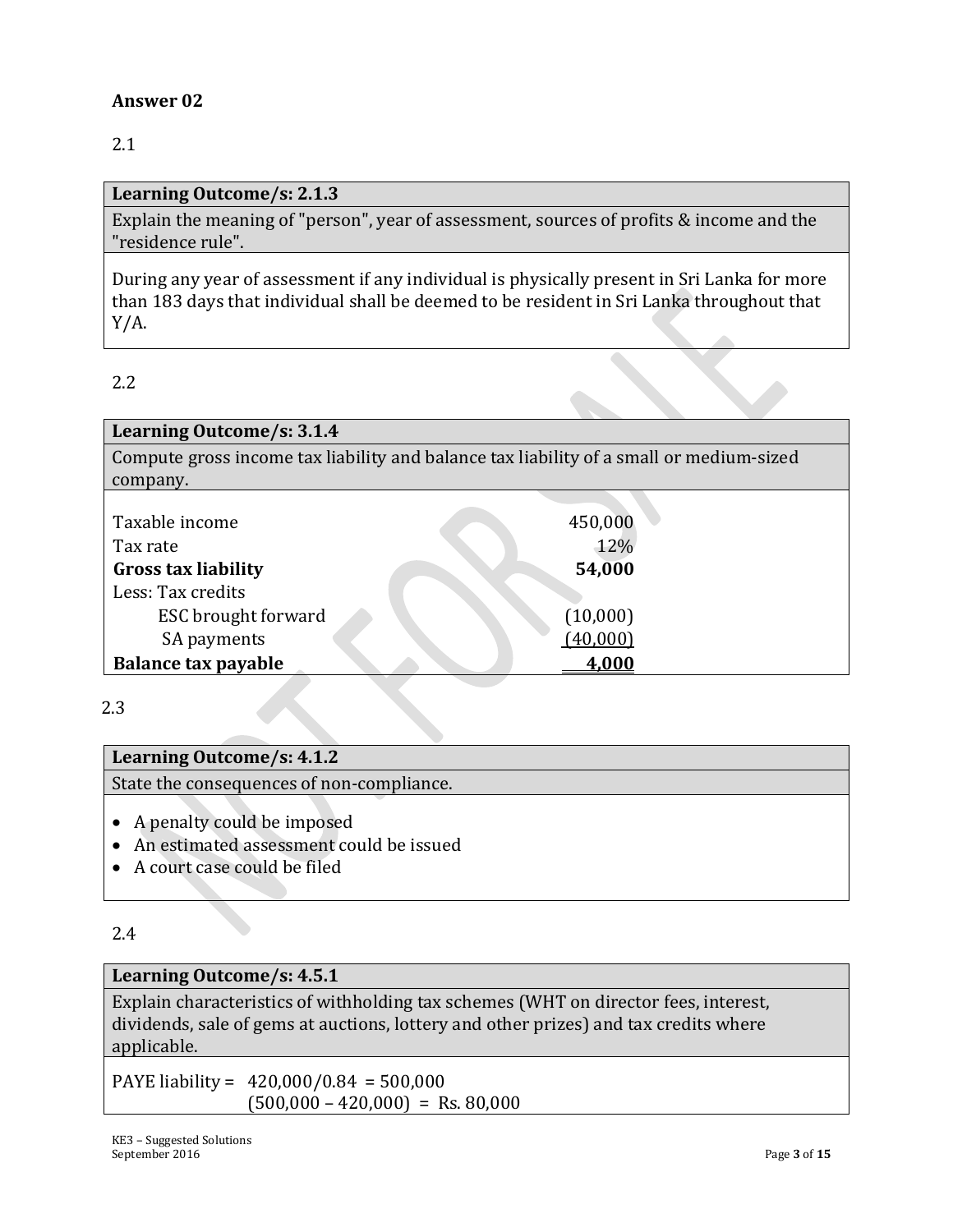## **Learning Outcome/s: 5.2.2**

List a few excepted articles and services.

Excepted services specified in the First schedule of PART II of the Nation Building Act:

- (i) Supply of electricity
- (ii) Medical services
- (iii) Supply of water
- (iv) Transport of goods or passengers
- (v) Exhibiting films in a cinema
- (vi) Supply of locally developed software
- (vii) Any other services provided in the excepted services schedule to the Act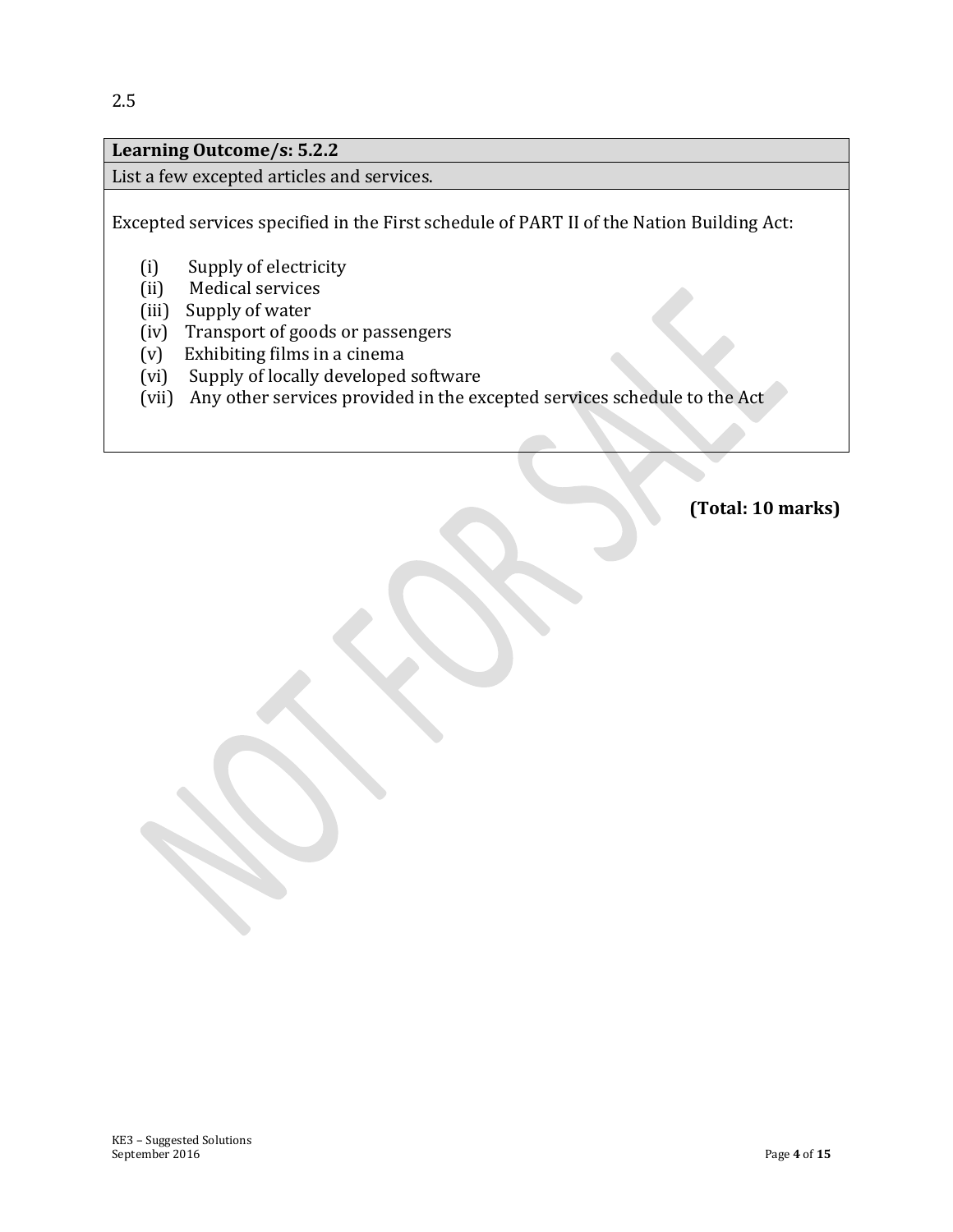# **SECTION 2**

#### **Answer 03**

Learning Outcome/s:

- 2.2 Statutory income form sources of profits & income listed in the Inland Revenue Act
- 2.3 Total statutory income, assessable income and taxable income
- 2.4 Gross income tax and balance tax payable

## **Computation of Income tax payable by Lalith for the year of assessment 2015/16**

|                                                                        | Exempt/<br>not liable<br>(Rs.) | Liable (Rs.) |
|------------------------------------------------------------------------|--------------------------------|--------------|
| <b>Employment income</b>                                               |                                |              |
| Salary $\rightarrow$ 176,000 x 12                                      |                                | 2,112,000    |
| Residential benefit                                                    |                                |              |
| Rent paid to the landlord $60,000 \times 12 = 720,000$<br>(i)          |                                |              |
| (ii) Rental value = $RA + rates = 50,000 + 5,000 = 55,000$             |                                |              |
| (iii) Higher of (i) and (ii) $= 720,000$                               |                                |              |
| Since employment income is more than Rs. 1,800,000, it<br>(iv)         |                                |              |
| is restricted to Rs. 180,000                                           |                                |              |
| Lesser of (iii) and (iv) = Rs. $180,000$<br>(v)                        |                                | 180,000      |
| Life insurance premium                                                 |                                | 90,000       |
| Vehicle allowance $50,000 \times 12 = 600,000$                         |                                |              |
| Exempt - Rs. 50,000 per month (600,000)                                | 600,000                        |              |
| <b>Statutory income from employment</b>                                |                                | 2,382,000    |
| <b>Rent income</b>                                                     |                                |              |
| $120,000 \times 12 = 1,440,000$<br>Gross rent received                 |                                |              |
| Less: Rates<br>20,000                                                  |                                |              |
| 1,420,000                                                              |                                |              |
| Less: 25% for repairs<br>355,000                                       |                                |              |
| 1,065,000<br>Net rent                                                  |                                |              |
| $NAV = 100,000$                                                        |                                |              |
| Net rent is more than NAV                                              |                                |              |
| Therefore net rent is taxable                                          |                                | 1,065,000    |
| <b>Interest income</b>                                                 |                                |              |
| Rs. 63,000 from Treasury Bills does not form part of the               |                                |              |
| statutory income                                                       | 63,000                         |              |
| Rs. 24,000 received from a savings account during the year             |                                |              |
| $\rightarrow$ no withholding tax has been deducted. It is exempt since |                                |              |
| it is from a savings account and monthly interest is less              | 24,000                         |              |
| than Rs. 5,000.                                                        |                                |              |
| Profit from sale of shares in listed companies - exempt                | 102,000                        |              |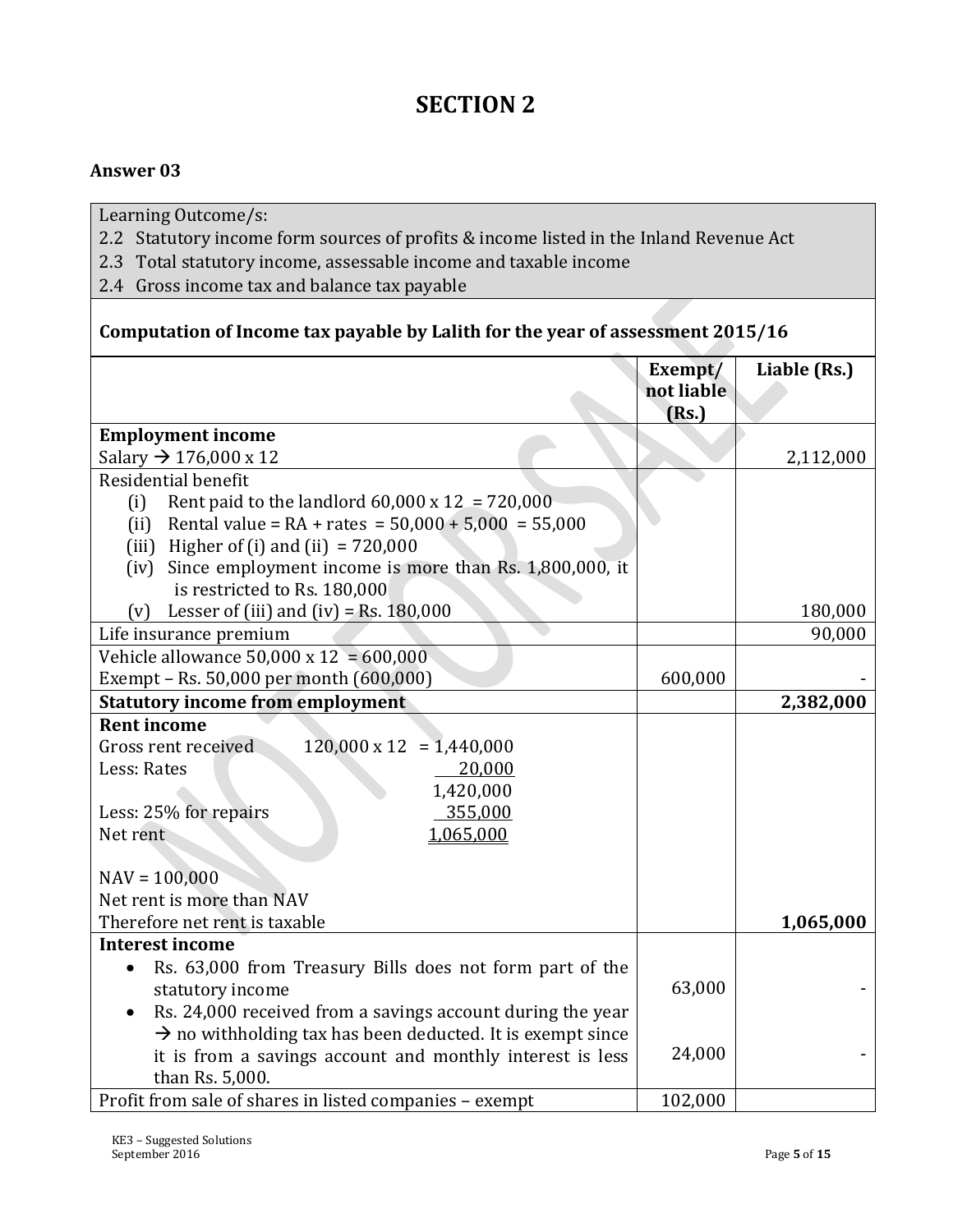| <b>Business income</b>                                                     |           |                |
|----------------------------------------------------------------------------|-----------|----------------|
| Net profit as per accounts                                                 | 2,069,000 |                |
| Add/(less)                                                                 |           |                |
| Book depreciation $\rightarrow$ computer                                   | 80,000    |                |
| Capital allowance $\rightarrow$ 60,000 x 25%                               | (15,000)  |                |
| Book depreciation $\rightarrow$ photocopy machine                          | 40,000    |                |
| Capital allowance $\rightarrow$ 120,000 x 33 <sup>1</sup> / <sub>3</sub> % | (40,000)  |                |
| Rent paid in advance is disallowed                                         |           |                |
| $480,000 - 384,000 = 96,000$                                               | 96,000    |                |
| Interest                                                                   | 1,223,000 |                |
| Donation                                                                   | 10,000    |                |
| <b>Adjusted profit</b>                                                     | 3,463,000 | 3,463,000      |
| <b>Total statutory income</b>                                              |           | 6,910,000      |
| Less: Deductions under Section 32                                          |           |                |
| Interest paid on a loan taken to construct the                             |           | (1,223,000)    |
| building - allowed                                                         |           |                |
| Nothing can be deducted from employment                                    |           |                |
| income. However, Lalith has enough other                                   |           |                |
| of income, and therefore interest<br>sources                               |           |                |
| payments can be deducted                                                   |           |                |
| <b>Assessable income</b>                                                   |           | 5,687,000      |
| Less: Qualifying payments                                                  |           |                |
| Donations to temple-not a qualifying payment                               |           |                |
|                                                                            |           |                |
| Life policy premium $\rightarrow$ 90,000                                   |           |                |
| Limited to $\frac{1}{3}$ of AI or 75,000, whichever is less                |           | (75,000)       |
| Payment for community project -1,200,000                                   |           |                |
| (this is limited to a maximum of Rs. 1 million)                            |           | (1,000,000)    |
|                                                                            |           |                |
| Nothing can be deducted from employment                                    |           |                |
| income. However, Lalith has enough other                                   |           |                |
| sources of income, and therefore qualifying                                |           |                |
| payment can be deducted.                                                   |           |                |
| Qualifying payments on employment income                                   |           | (250,000)      |
| Personal allowance                                                         |           | (500,000)      |
| <b>Taxable income</b>                                                      |           | 3,862,000      |
| First Rs. 500,000<br>20,000<br>4%<br>$\omega$                              |           |                |
| Next Rs. 500,000<br>8%<br>40,000<br>$\omega$                               |           |                |
| Business income Rs. 2,230,000<br>10%<br>223,000<br>$\omega$                |           |                |
| Next Rs. 500,000<br>12%<br>60,000<br>$\omega$                              |           |                |
| <b>Balance Rs. 132,000</b><br>@ 16%<br>21,120                              |           |                |
| Gross income tax payable                                                   | 364,120   |                |
| <b>Less: Tax credits</b>                                                   |           |                |
| Self-assessment                                                            | 100,000   |                |
| <b>PAYE</b>                                                                | 103,440   |                |
| <b>Balance tax payable</b>                                                 | 160,680   | Total:20 Marks |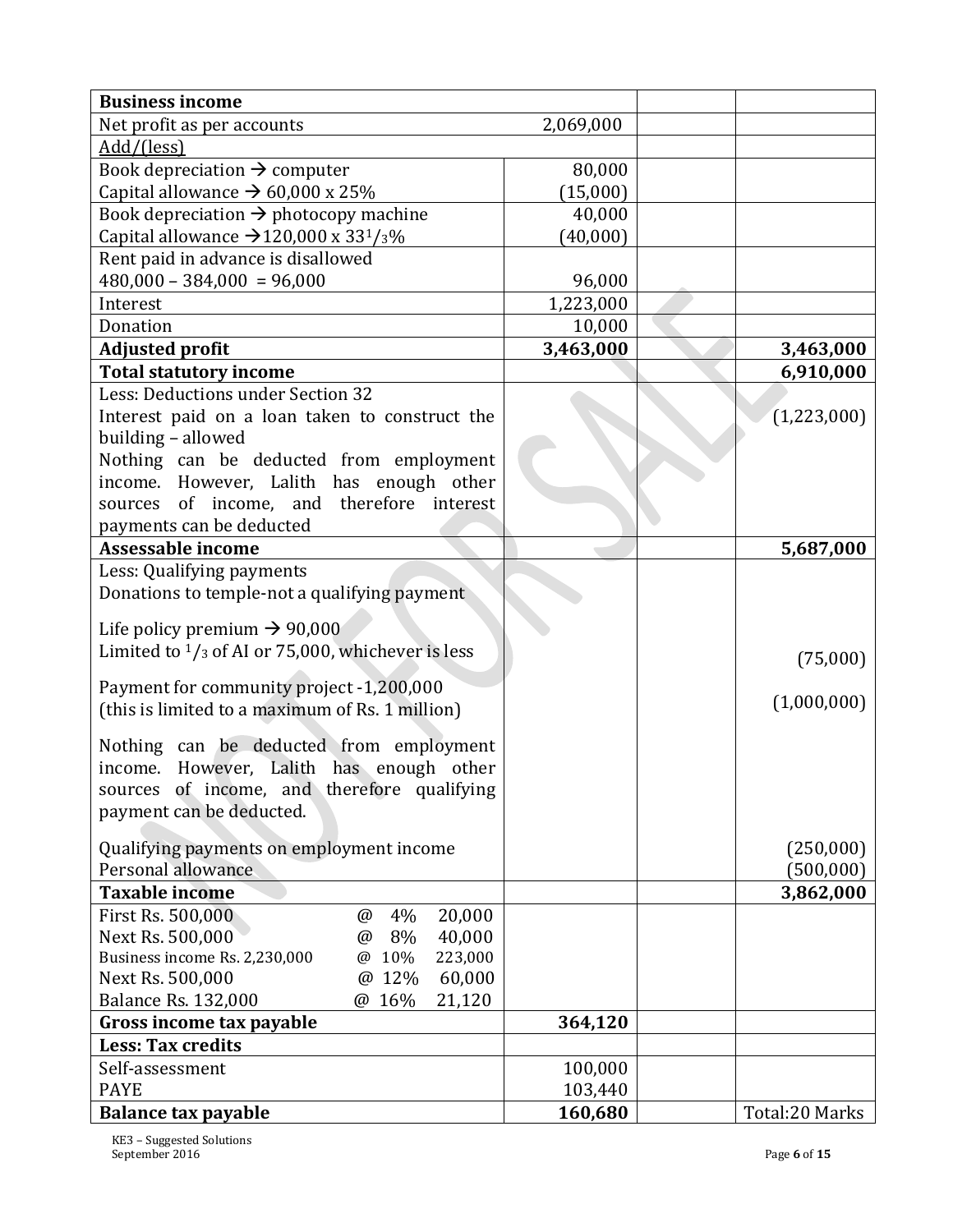# **Part B**

# **Legal Fundamentals**

# **SECTION 1**

#### **Answer 04**

4.1

#### **Learning Outcome: 5.1.1**

Explain the circumstances under which a relationship of Principle-Agent would be recognised by mutual agreement, by ratification, by necessity and by estoppels.

#### **Correct answer: B**

#### 4.2

#### **Learning Outcomes: 1.4.1 and 1.4.2**

- 1.4.1 Explain the regulatory role of each of these institutions.
- 1.4.2 Institute of Chartered Accountants of Sri Lanka, Sri Lanka Accounting Standards Monitoring Board, Securities and Exchange Commission, Colombo Stock Exchange, Board of Investment, Registrar of Companies, Dept. of Customs, Central Bank (Exchange Control aspect).

#### **Correct answer: C**

4.3

**Learning Outcome: 7.2.1** Explain the entitlement of gratuity. **Correct answer: D**

4.4

#### **Learning Outcome: 8.2.1**

State briefly on each of these Acts: Prevention of Money Laundering Act. No. 05 of 2006, Electronic Transaction Act No. 19 of 2006, Computer Crimes Act. No. - Consumer Protection Act, Intellectual Property, Act. No. 36 of 2003.

**Correct answer: B**

4.5

| Learning Outcome: 6.3    |  |
|--------------------------|--|
| Leasing                  |  |
| <b>Correct answer: A</b> |  |
|                          |  |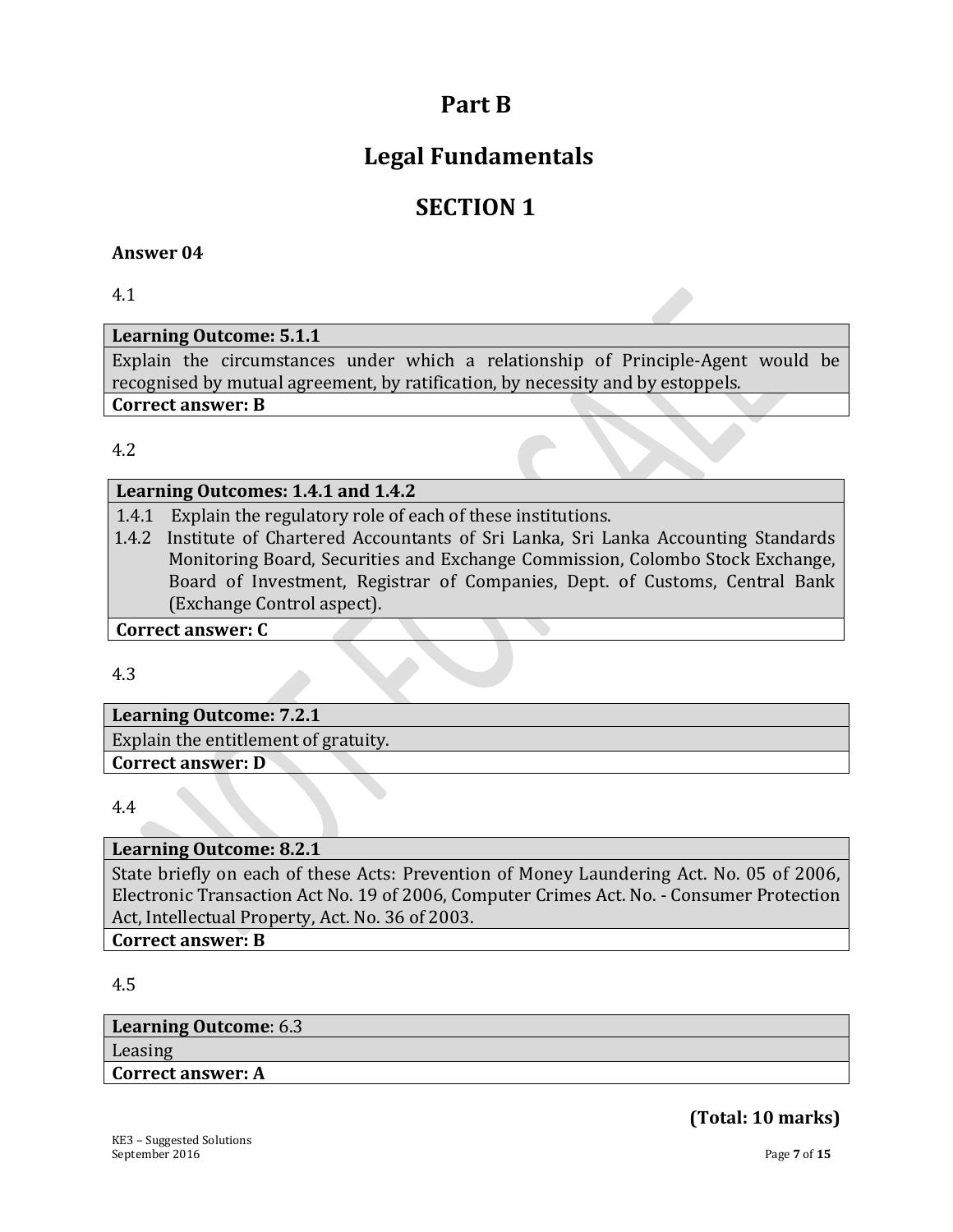#### 5.1

#### **Learning Outcome: 2.4.1**

Explain the manner in which a contract could be discharged by performance, agreement, frustration and breach (including anticipatory breach).

A contract can be terminated in the following ways:

- By its performance
- By a subsequent agreement to terminate it
- By a termination notice
- By an actual breach of a condition in the contract
- By an anticipatory breach of the contract
- By frustration
- By the operation of the law:
	- Due to insolvency of a party
	- Due to bankruptcy of a party
	- Due to a prescription period
	- Due to an inferior right being merged with a superior right
	- When an important term of the contract has been altered or cancelled by one party, without the other party's knowledge.
- 5.2

#### **Learning Outcome: 1.1.1**

Identify the main branches of the Sri Lankan legal system and their roles.

Case law refers to the decisions made by the Superior Courts.

Case law as a source of law means that these decisions serve as laws. In other words, decisions given in a case will be binding on similar cases.

Case law is also known as "judge-made law", "un-enacted law" or "judicial decisions".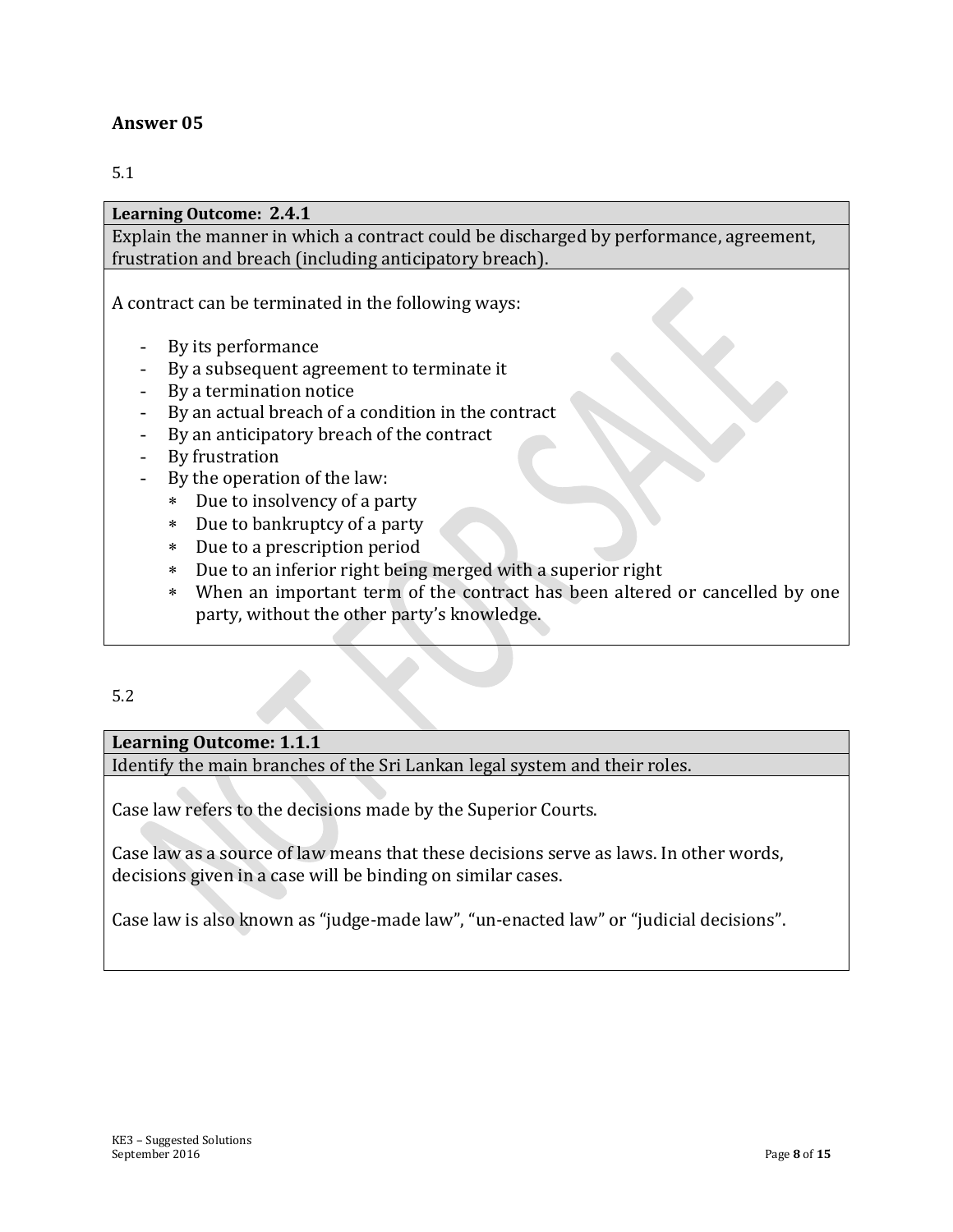#### **Learning Outcome: 7.3**

#### Shop & Office Act

The following places are recognised as shops under the Act:

- A place where a retail or wholesale business is carried on
- A residential hotel
- A place where the business of sale of articles of food or drink takes place
- A place where the business of a barber or hairdresser is carried out
- A place where any other prescribed trade or business is carried out

#### 5.4

#### **Learning Outcome: 8.2.1**

State briefly on each of these Acts: Prevention of Money Laundering Act. No. 05 of 2006, Electronic Transaction Act No. 19 of 2006, Computer Crimes Act, Consumer Protection Act, Intellectual Property Act No. 36 of 2003.

The main features of a freezing order are:

- It is an order prohibiting any transaction in relation to an account, property or investment, which is or has been used in committing money laundering.
- For a freezing order to be effective, it must be confirmed by the High Court.
- Generally, a freezing order is valid for a period of 7 days, unless it is extended by the High Court.
- Whilst a freezing order is in place, any transaction affecting an account, property or investment, to which the freezing order applies to, shall be null and void.

5.5

#### **Learning Outcome: 3.6.1**

Identify the differences between a CIF contract and a FOB contract.

Some of the main duties of a seller in a CIF contract are:

- To ship the goods of the description contained in the contract.
- To procure a contract of carriage by sea, under which the goods will be delivered to the destination, contemplated by the contract.
- To arrange for an insurance policy that will be available for the benefit of the buyer.
- To prepare an invoice for the goods.
- To tender, within a reasonable time after shipment, the bill of lading, the certificate of insurance and the invoice to the buyer, so that the buyer may obtain delivery of the goods if they arrive, or recover for their loss if they are lost during the voyage.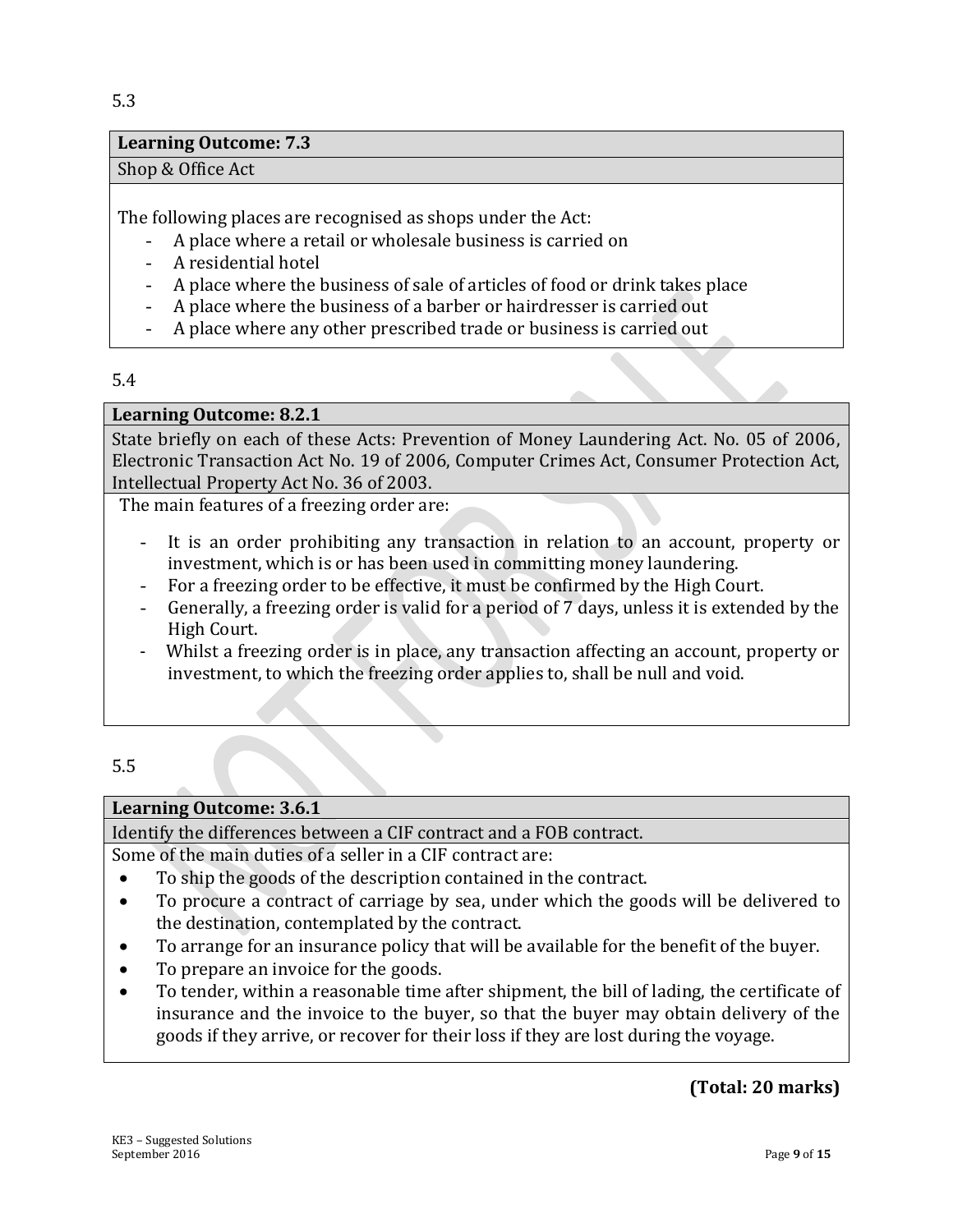## **SECTION 2**

#### **Answer 06**

**Learning Outcome: 2.1.1**

Explain the requisites of a valid contract i.e. offer and acceptance, intention to create legal relations, considering (including the concept of "Laesio Enormis", "capacity and form", Definition of contract agreement, offer and acceptance capacity to contract, form of contracts, "reality of consent".

(a)

Varuna is a minor as he is less than 18 years of age.

Generally, a minor cannot enter into legally binding contracts.

But an exception to the general rule is that, a minor can enter into legally binding contracts, if such contracts are for his educational purposes, and such contracts are not detrimental to the minor.

In this instance, the proposed contract is a contract of apprenticeship, which means that Varuna will be taught the practical aspects of law.

Therefore such contracts can be entered into by a minor, and will be held binding on the minor.

Hence, Varuna can enter into the proposed apprenticeship contract with his uncle Karu.

(b)

This scenario is similar to the facts of the decided case of *Neale v Merrett [1930] WN 189*.

In this scenario, there is a valid offer.

For a valid contract to be formed, there should be a valid acceptance by Ravi, which is absolute and unqualified.

But the acceptance given by Ravi, is qualified and conditional, and varies from the original offer. This amounts to a counter offer.

The counter offer or conditional acceptance results in terminating the original offer.

Therefore, a valid contract has not been formed in this instance between Mani and Ravi.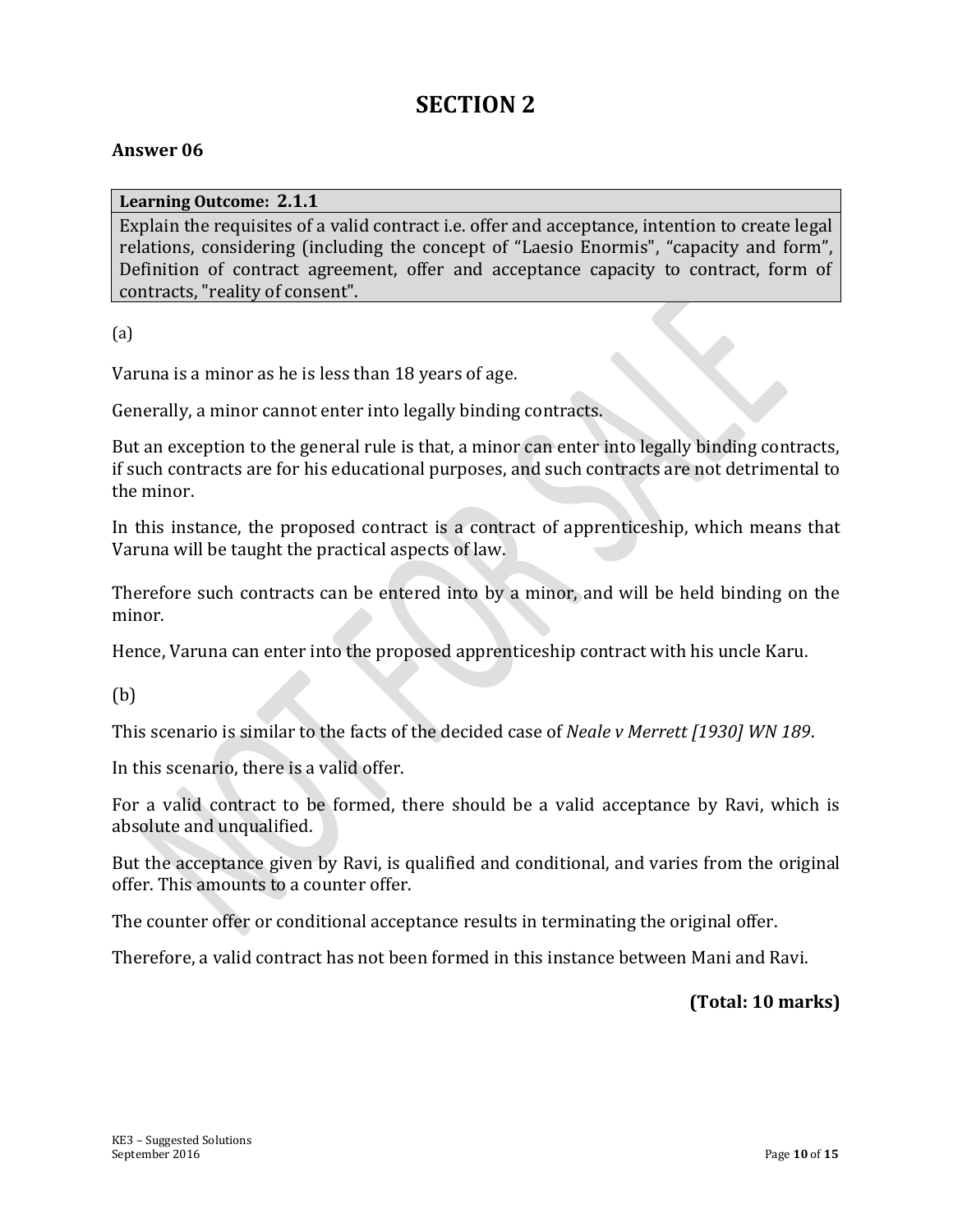(a)

#### **Learning Outcome: 3.2.1**

Explain the implied conditions and warranties that are applicable in a contract for sale of goods.

The implied terms on the title of the goods sold, for both an outright sale and an agreement to sell are:

- In the case of a sale, there is an implied condition on the seller that he has a right to sell the goods.
- In the case of an agreement to sell, there is an implied condition on the seller that he will have a right to sell the goods at the time the property in such goods passes onto the buyer.
- There is an implied warranty that the buyer shall have and enjoy quiet possession of the goods.
- There is an implied warranty that the goods shall be free from any charge or encumbrance, which was not known to the buyer before the contract was made.

(b)

#### **Learning Outcome: 3.4.1**

Explain the remedies that are available to a buyer and seller, including rights of an "unpaid seller".

- (i) This right of lien is applicable in the following instances:
	- When the goods have been sold, without any stipulation as to credit.
	- When the goods have been sold on credit, but the term of credit has expired. - When the buyer has become insolvent.
- (ii) This right of lien is lost to the unpaid seller in the following situations:
	- When he has delivered the goods to a carrier or bailee, in order to be transmitted to the buyer, without reserving the right of disposal of goods.
	- When the buyer or his agent lawfully obtains possession of the goods.
	- When this right has been waived.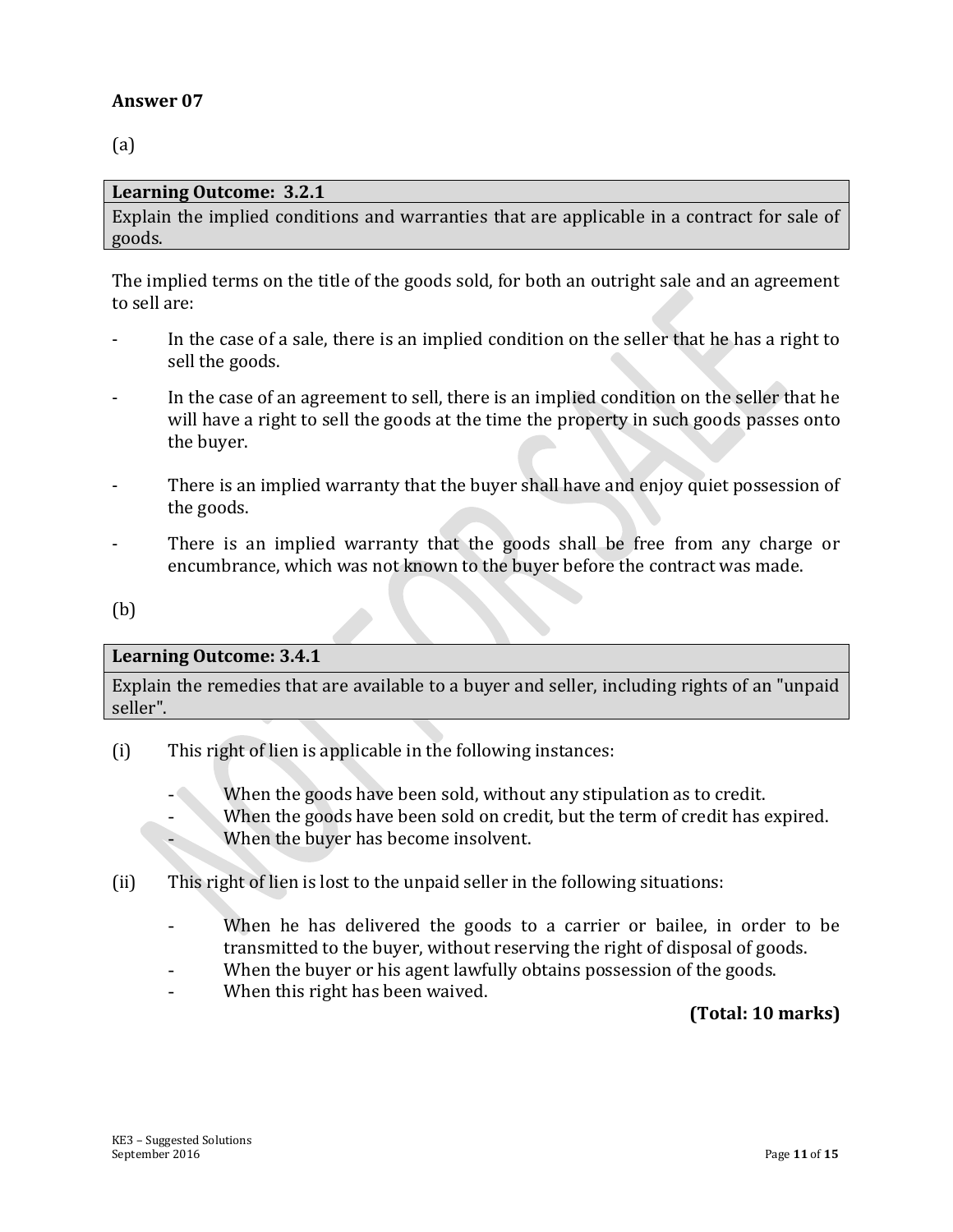(a)

#### **Learning Outcome: 5.4.1**

State the liability of agents for acts done whilst acting within actual authority within ostensible authority and without authority.

Similar facts were discussed in the decided case of *Drew v Nunn [1879] 4 Q.B.D. 661.*

In that case, the court decided that the husband was liable to pay for the cost of the food purchased by wife.

Generally, the mental incapacity of the principal terminates a contract of agency.

But the principal will be bound by contracts made by his agent with third parties who have had no notice of the principal's incapacity.

Therefore, Anura is liable to pay for the goods purchased from Sour Food Centre by Sunitha on credit.

#### (b)

| <b>Learning Outcome: 5.7.5</b>           |  |  |
|------------------------------------------|--|--|
| State the relationship between partners. |  |  |
|                                          |  |  |

In partnership law, subject to the partnership deed, the consent of all the partners is necessary to introduce a new partner.

The partnership deed, which is signed and entered into by all the partners, acts as the governing constitution of the partnership.

It lays down, amongst others, the rights and duties of the partners of that particular partnership.

In the given scenario, Kevin could not prevent Susith from being a partner, as the particular clause in the partnership deed operated as Kevin's consent.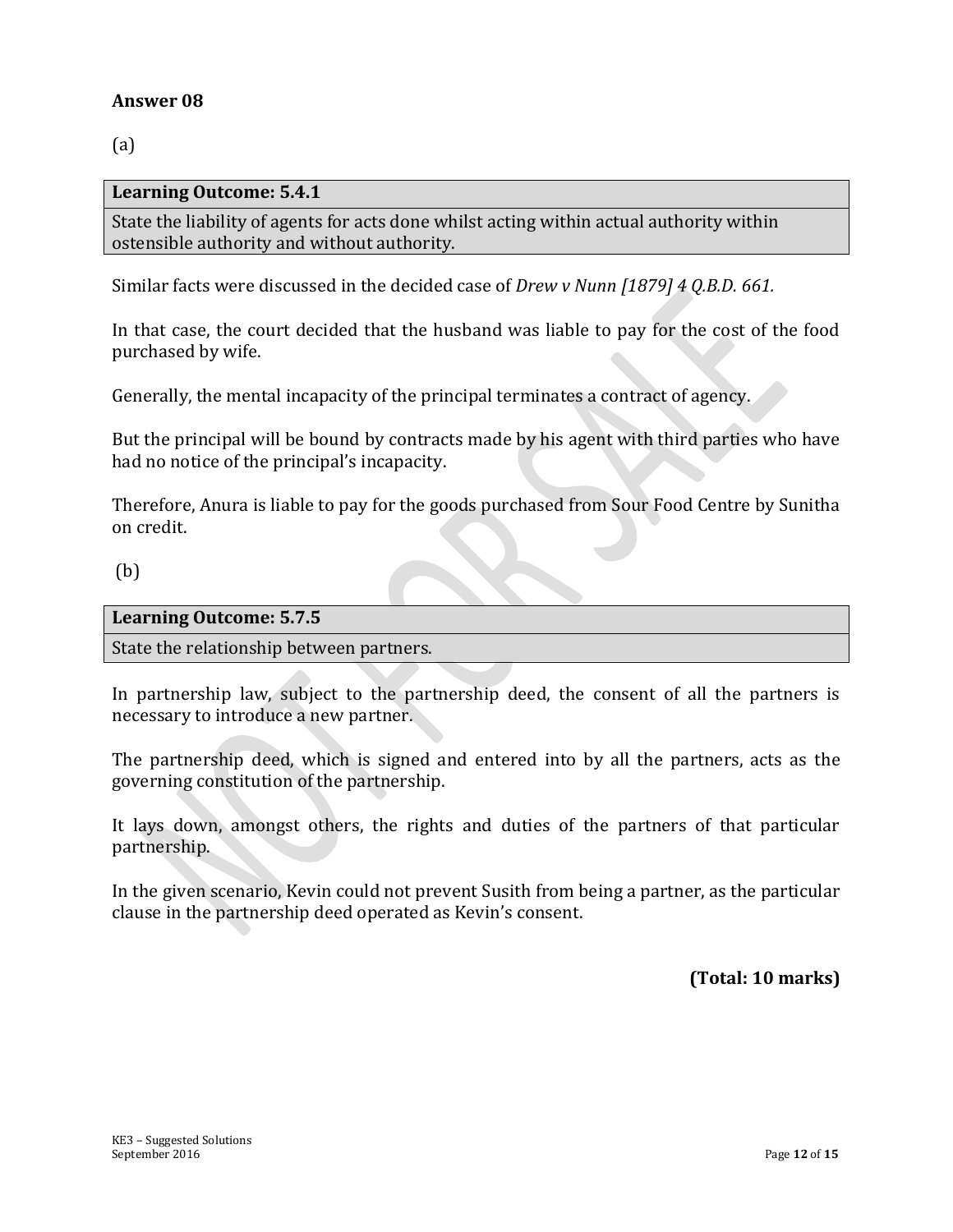(a)

#### **Learning Outcome: 6.1.3**

Explain the applicable principles in a contract of insurance relating to uberrimae fidei, curable interest and indemnity (including total and partial insurance).

A person wishing to obtain an insurance policy has to fill out an application or proposal form given by the insurance company.

If the answers to the questions in that form are untrue in relation to a material fact, the insurance policy so obtained becomes voidable, at the option of the insurer.

A very important aspect of all contracts of insurance is that a duty is imposed on the person applying for the insurance cover to exercise "utmost good faith" (uberrimae fidei) in all his declarations to the insurer. This principle of uberrimae fidei means that a person seeking the insurance owes a duty to disclose to the insurer every material fact, which he knows or ought to know about the insurance, so that the insurer can properly evaluate the risk that he is undertaking.

As per the given facts, even though the application did not ask whether previous applications had been rejected or not, such a fact is a material fact as it helps the insurer to evaluate the risk properly.

Therefore, the non-disclosure of this amounts to a breach of the principle of uberrimae fidei by Peter.

Therefore, the policy could be set aside.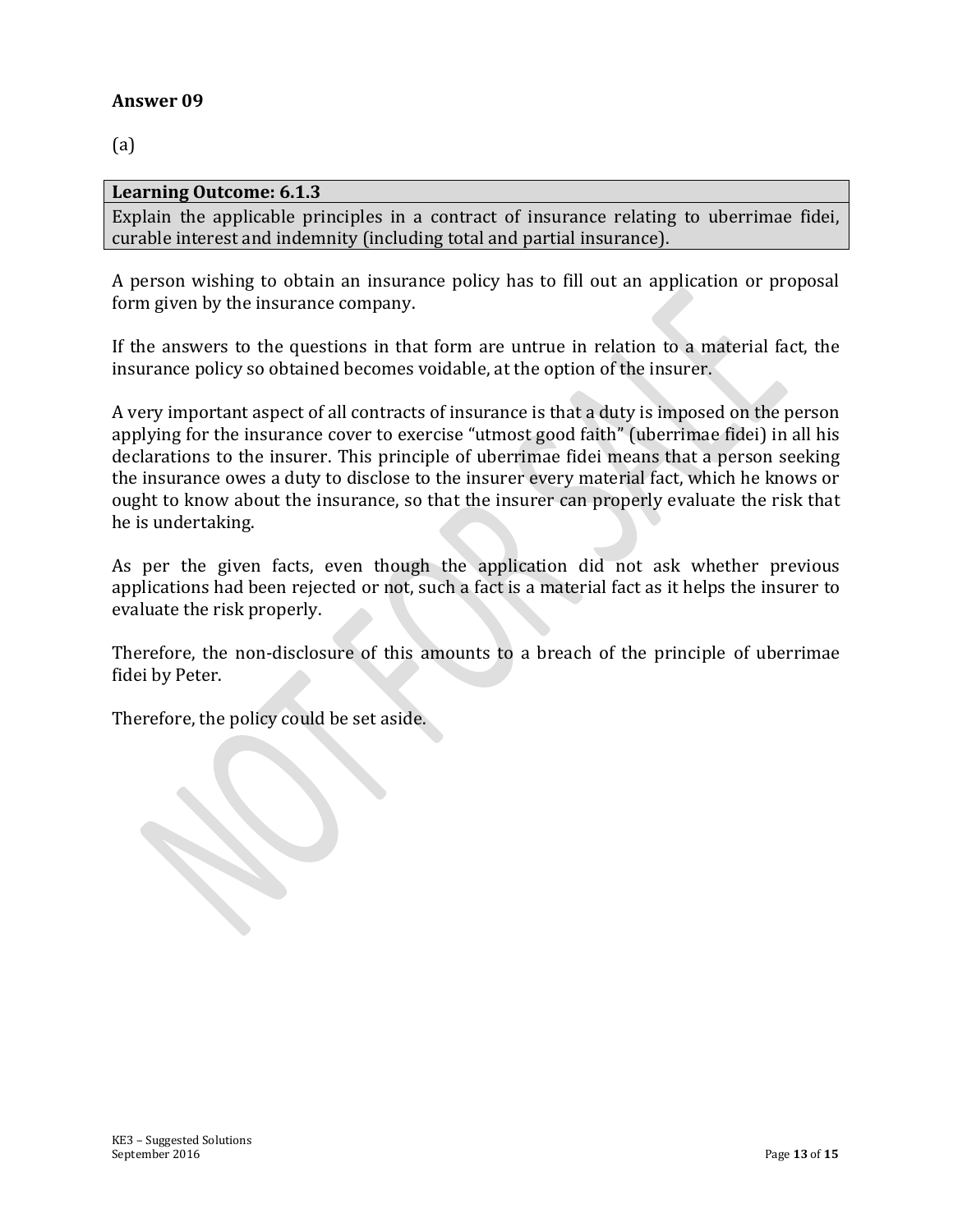#### **Learning Outcome: 4.2.1**

Explain, in respect of the following, the applicable principles of cheque law and their commercial significance (endorsements, crossings, dishonour and banker's liability)

#### (i) **The legal effect of a crossing on a cheque**

A cheque is crossed when **two parallel lines** are drawn across it. In addition, words may be written within the parallel lines.

The effect of a crossing on a cheque is that it acts as a direction to the paying bank that the cheque should be paid only through a bank account and not over the counter.

#### (ii) **Different types of crossings**

Some of the main types of crossings used in practice are:

#### **General crossing**

When a cheque bears across its face an addition of two parallel transverse lines, either with or without the words "and company" or "not negotiable", that addition constitutes a general crossing.

#### **Special crossing**

When a cheque bears across its face an addition of the name of a banker, either with or without the words "not negotiable", that addition constitutes a special crossing.

#### **Not negotiable crossing**

When a person takes a crossed cheque, which bears on it the words "notnegotiable", he does not get a better title to the cheque than that which the person from whom he took it had.

#### **Account payee crossing**

Even though the Bills of Exchange Ordinance does not refer to this type of crossing, it is a practice recognised by the banking community. When these words are written within the parallel lines across a cheque, it serves as a notice to the banker that only the account of the payee should be credited.